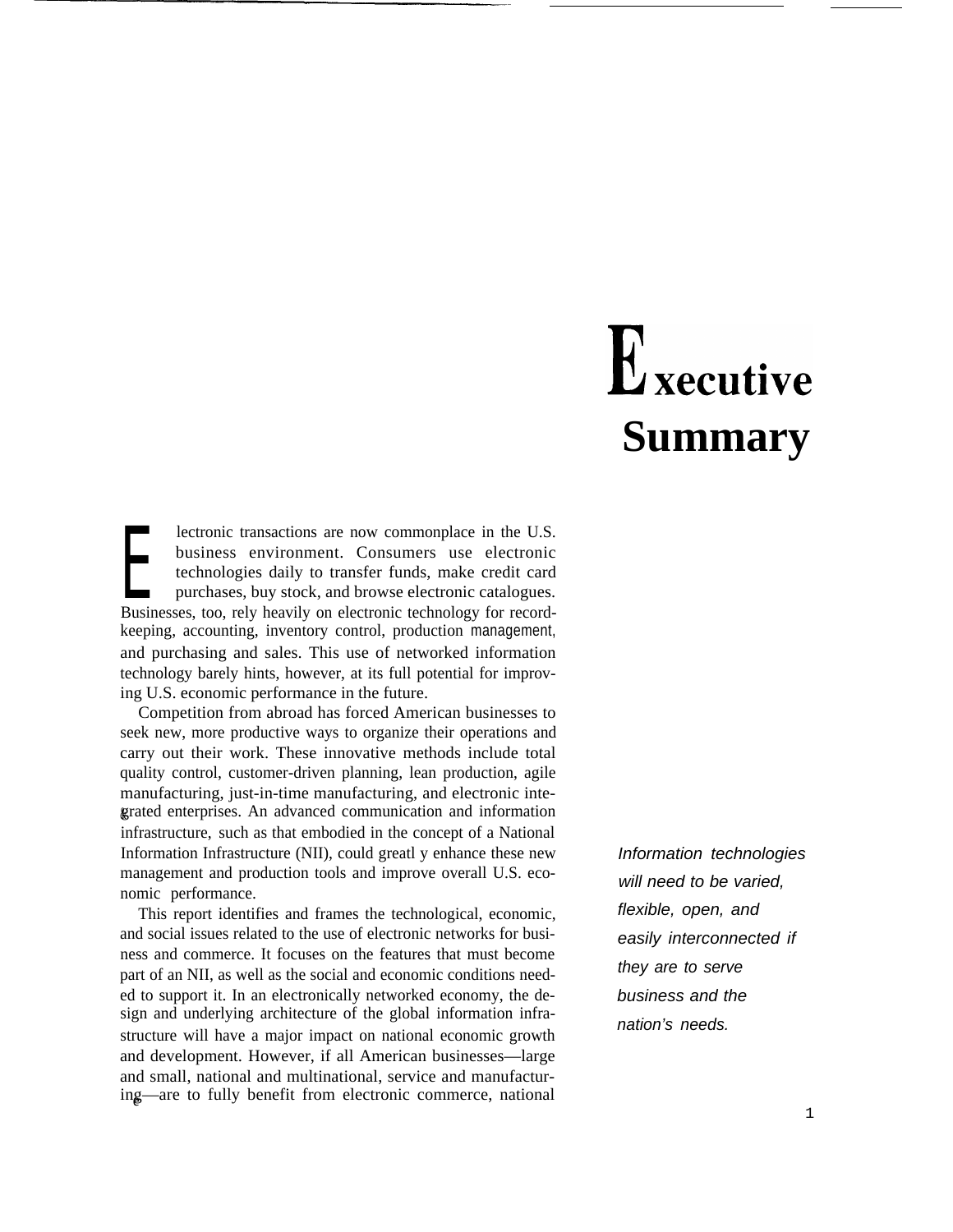infrastructure policy must also consider the social and economic factors associated with its use.

#### **POTENTIAL IMPACTS OF ELECTRONIC NETWORKS**

Changes in the world economy and the global business environment require American businesses to adapt through innovation. These changes include: 1 ) the emergence of a highly competitive global economy in which multinational corporations play a greater role; 2) the growing importance of information as an economic resource and basis for competitive advantage; and 3) a shift from mass production to a system of customized, flexible production.

Information and communication technologies are driving and facilitating the adaptation of American businesses to these changes. Businesses are now using these technologies in nearly all of their operations: from recruiting to downsizing, from ordering materials to manufacturing products, from analyzing markets to developing strategic plans, and from inventing technologies to designing new uses for them. Early users of these technologies gain a strategic advantage; latecomers must eventually adopt them just to survive,

Networked information technologies are especially useful in helping firms to restructure and reengineer their operations to become more competitive. Businesses are using these technologies to reorganize their activities into more versatile and flexible networks and teams. Some businesses, for example, are using networking technologies to build long-term, integrated business relationships with their customers and suppliers. Others are teaming up with outside firms for specific, shortterm ventures. Some of these business relationships, operating through electronic networks, cross national as well as organizational boundaries. Networking technologies such as wide area networks ( WANs), videoconferencing, computerintegrated engineering and manufacturing, and electronic data interchange (EDI) are necessary to support these flexible business arrangements.

While information and communication technologies have an impact on how firms conduct their business, they will also affect the size, structure, and openness of markets. As these technologies are integrated into reliable commercial networks, more trade will take place in electronic markets, online. How these electronic markets evolve and the form they take will have significant consequences for the functioning of the economy as a whole. Electronic markets can reduce the net costs of doing business, and thus improve overall efficiency and expand trade. However, if these networks fail to interconnect, or are unevenly deployed, they could create technological barriers to trade and restrict competition.

#### **TECHNICAL CRITERIA FOR SUCCESS**

The "architecture" of electronic networks will be critical in determining the impacts of electronic commerce. Like a sculpture that is fashioned from Tinker Toys, a network's structure is determined by the connections and linkages that give it shape. How these networks are formed and joined together in a national infrastructure will determine the size and scope of markets, as well as the gains in trade, the distribution of costs and benefits throughout the economy, the nature of work, and the quality of jobs.

Information networking technologies will need to be varied, flexible, open, and easily interconnected if they are to serve business and the nation's needs. Flexibility and choice allow businesses to move quickly and strategically to respond to changing circumstances and market demand, and to mix and match network components to develop new products and services. Open, interoperable systems, which can be easily interconnected, reduce business transaction costs and barriers to market entry. Technology diffusion will also occur faster and more broadly because interoperable components are cheaper and easier to use. In addition, interoperable systems provide a standard platform for the innovation and development of new components and applications.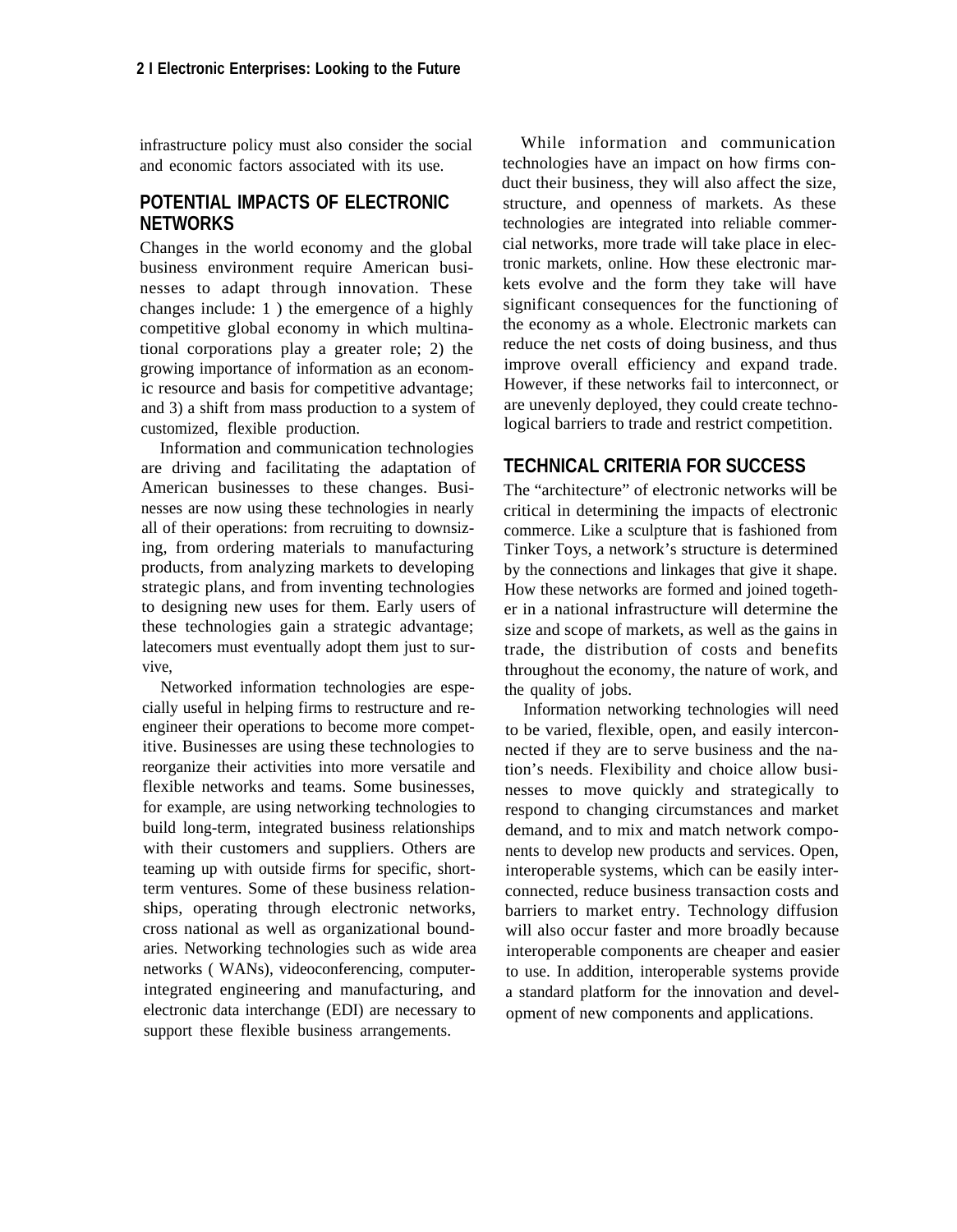If everyone is to share the benefits of electronic networks, the technology must also be widely deployed. The first developer of a commerce network can gain a significant competitive advantage, if investment costs are high and the market is limited. Potential competitors may be unable to attract enough users to justify the cost of establishing additional networks. Latecomers in the business network game will also be disadvantaged because they lack the hands-on experience needed for network development and operation. Although the profits gained from an early competitive advantage may stimulate further network investment, this competitive advantage could lead to anticompetitive behavior if too many newcomers are discouraged or locked out of the market.

## **TECHNOLOGY ALONE IS NOT ENOUGH**

The most sophisticated technology and the best designed network architecture will not achieve their potential payoff unless businesses change their attitudes and business procedures. Fortunatel y, new communication and information technologies are subversive; they can serve as agents Of change, helping firms to make the necessary adjustments. In a networked business environment, cooperation among firms can prove more rewarding than unbridled competition, and in formation-sharing more fruitful than information control. Moreover, with the rapid social, economic, and technology changes taking place, the most successful businesses will 1ikely be those that use information technologies to adapt to their changing environment. rather than to control situat i ons and events.

The workplace environment will be critically important. The shift from mass production to customized, flexible production will require a highly skillcd and flexible workforce. Information technologies can affect the workplace in one of two entirely different ways. Management can use technology counterproductive y to monitor workers, reduce skill levels, or replace permanent workers with contingent labor-. Or these same technologies can be used beneficially to improve workers skil1s, integrate employees into the decision process, and encourage team participation. If the benefits of electronic commerce are to be realized, business strategies will need to foster job quality, wages to support a high living standard, and a collaborative work environment.

## **IMPLICATIONS OF INFORMATION TECHNOLOGY CHOICES**

The age-old adage that "knowledge is power" is nowhere more applicable than in a knowledgebased society. Whether in work relationships within a firm, competition in the marketplace. or trading relations among nations, having access to information and the ability to use it are the keys to success or failure.

This has always been the case, of course. What is different today is the extent to which knowledge is now embedded in information and communication technologies. As a result, choices about the design, architecture and structure, or the rules and regulations of network technologies will be irreversible in the short- to medium-term. Once technological decisions are made, technology develops along a given path. This is particular] y true for networked information technologies, which require huge amounts of sunk capital and social investment. Thus, this period of rapid technological advancement provides a rare opportunist y to assess and direct technological developments and the economic and social relationships associated with them. With the stakes high, and the potential for winners and losers, care must be given not onl y to the choice of technologies. but also to the participants in the decisionmaking process.

## **POTENTIAL ROLES FOR GOVERNMENT**

With major changes in the world economy, all nations are rethinking their government's responsibility for maintaining their economies. Russia and the Republics of the former Soviet Union and Eastern Bloc are undergoing the most dramatic readjustment to free markets. Europe is struggling with the transition to a single, unified market where national governments play a lesser role. Japan is experiencing similar doubts and reservations about its economic future, while trying to